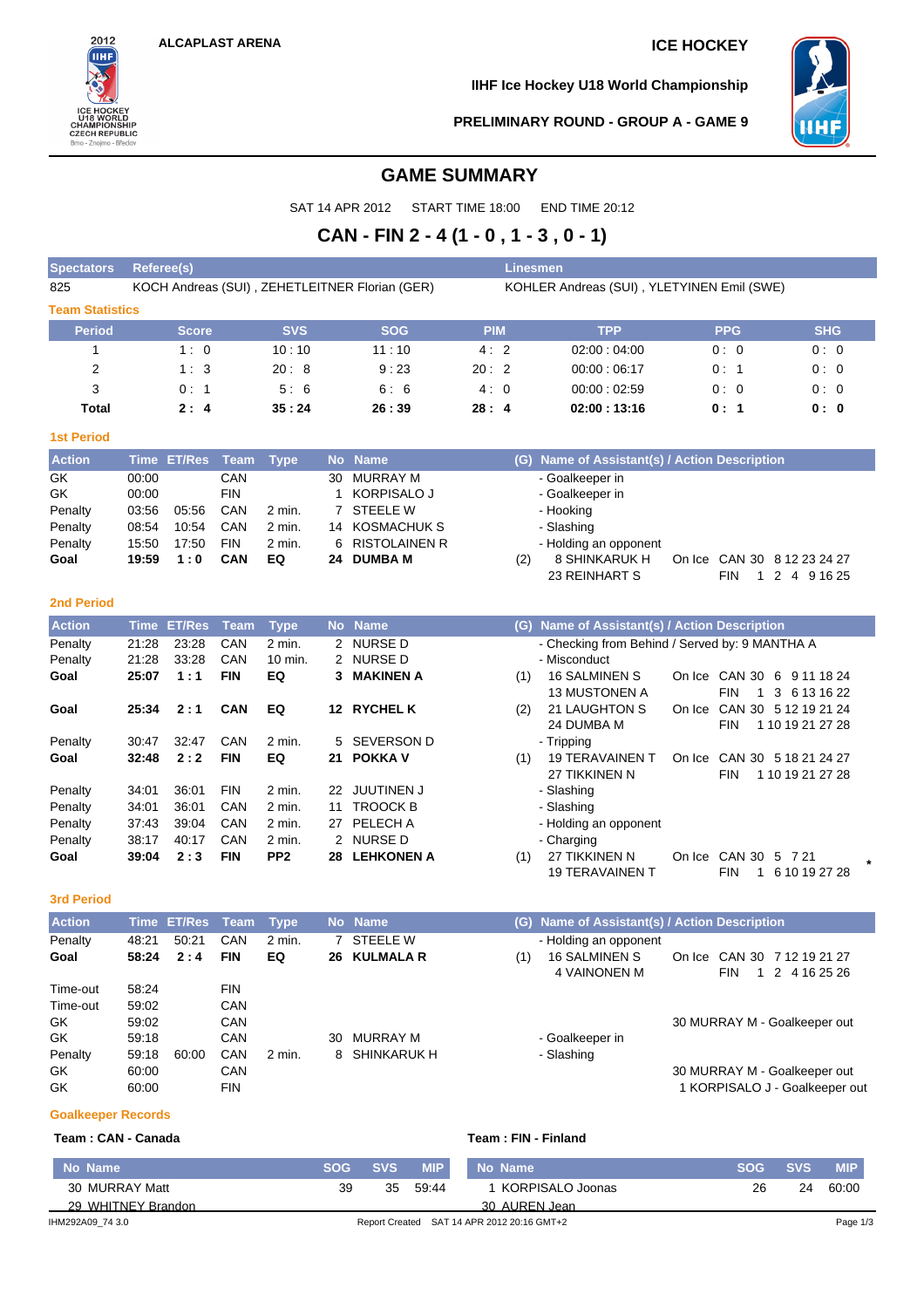



#### **IIHF Ice Hockey U18 World Championship**



#### **PRELIMINARY ROUND - GROUP A - GAME 9**

### **Game Statistics Team : CAN (red)**

| Head Coach: WALLIN Jesse |                         |              |             |                |                |                |                |          |       | <b>Shots on Goal</b> |                |                |                         |                |
|--------------------------|-------------------------|--------------|-------------|----------------|----------------|----------------|----------------|----------|-------|----------------------|----------------|----------------|-------------------------|----------------|
| <b>No Pos</b>            | <b>Name</b>             | G.           | A           | P              | <b>PIM</b>     | $FO+$          | FO-            | $FO+/-$  | FO%   | 1                    | $\overline{2}$ | 3 <sup>1</sup> | <b>OT</b><br><b>TS</b>  | $+/-$          |
| 2 D                      | <b>NURSE Darnell</b>    | 0            | $\Omega$    | $\Omega$       | 14             | 0              | $\Omega$       | 0        | 0.00  | 0                    | 0              | 0              | 0                       | $\overline{0}$ |
| 12 F                     | RYCHEL Kerby +A         |              | 0           |                | 0              | 0              | $\Omega$       | $\Omega$ | 0.00  | 0                    | 3              | 0              | 3                       | $+1$           |
| 19 F                     | <b>BOURKE Troy</b>      | 0            | $\Omega$    | 0              | 0              | 0              | $\Omega$       | 0        | 0.00  | 0                    | $\overline{2}$ | $\Omega$       | $\overline{2}$          | $\mathbf 0$    |
| $\mathsf{F}$<br>21       | <b>LAUGHTON Scott</b>   | 0            |             |                | 0              | 12             | 13             | $-1$     | 48.00 | 1                    | 1              | 0              | $\overline{2}$          | $-1$           |
| 24 D                     | DUMBA Matt +C           | 1            | 1           | $\overline{2}$ | $\Omega$       | $\mathbf 0$    | $\Omega$       | $\Omega$ | 0.00  | 1                    | $\Omega$       |                | $\overline{2}$          | $\mathbf 0$    |
| 7 D                      | <b>STEELE Warren</b>    | 0            | 0           | 0              | 4              | 0              | 0              | 0        | 0.00  | 0                    | $\mathbf 0$    |                |                         | $-1$           |
| $\mathsf{F}$<br>8        | <b>SHINKARUK Hunter</b> | 0            |             |                | $\overline{2}$ | $\mathbf 0$    | $\overline{2}$ | $-2$     | 0.00  | 0                    | $\mathbf 0$    | $\Omega$       | 0                       | $+1$           |
| 15 F                     | <b>WINTHER Mike</b>     | 0            | 0           | 0              | $\Omega$       | 0              |                | $-1$     | 0.00  | 0                    | $\mathbf 0$    | 0              | 0                       | $\overline{0}$ |
| 23 F                     | <b>REINHART Sam</b>     | 0            |             |                | 0              | $\overline{7}$ | 6              | 1        | 53.85 | 1                    | 1              | $\overline{2}$ | 4                       | $+1$           |
| 27 D                     | PELECH Adam +A          | 0            | $\mathbf 0$ | $\mathbf 0$    | $\overline{2}$ | 0              | $\Omega$       | $\Omega$ | 0.00  | 0                    | $\mathbf 0$    | $\mathbf 0$    | 0                       | $-1$           |
| 5 D                      | <b>SEVERSON Damon</b>   | 0            | 0           | 0              | 2              | 0              | 0              | 0        | 0.00  | 2                    | 0              | 0              | 2                       | $\mathbf 0$    |
| 6<br>D                   | <b>MORRISSEY Josh</b>   | 0            | 0           | $\Omega$       | $\mathbf 0$    | 0              | $\Omega$       | 0        | 0.00  | 1                    | 1              | 0              | $\overline{\mathbf{c}}$ | $-1$           |
| 10 F                     | <b>GAUNCE Brendan</b>   | 0            | $\Omega$    | 0              | $\Omega$       | 7              | 11             | $-4$     | 38.89 | 2                    | 0              | 0              | 2                       | $\mathbf 0$    |
| 14 F                     | <b>KOSMACHUK Scott</b>  | 0            | 0           | 0              | 2              | 0              |                | $-1$     | 0.00  | 2                    | 0              |                | 3                       | $\mathbf 0$    |
| 25 F                     | <b>CARRIER William</b>  | 0            | 0           | $\Omega$       | $\Omega$       | $\Omega$       | $\Omega$       | $\Omega$ | 0.00  | 0                    | $\Omega$       |                |                         | $\mathbf 0$    |
| 3 D                      | PULOCK Ryan             | 0            | 0           | 0              | 0              | 0              | $\Omega$       | 0        | 0.00  | 0                    | 0              | 0              | 0                       | 0              |
| $\mathsf{F}$<br>9        | <b>MANTHA Anthony</b>   | 0            | 0           | 0              | 0              | 0              | $\Omega$       | 0        | 0.00  | 0                    | $\mathbf 0$    | 0              | 0                       | $-1$           |
| $\mathsf{F}$<br>11       | <b>TROOCK Branden</b>   | 0            | $\Omega$    | 0              | $\overline{2}$ | 0              |                | $-1$     | 0.00  | 0                    | $\Omega$       | 0              | 0                       | $-1$           |
| 18 F                     | <b>SMITH Gemel</b>      | 0            | 0           | 0              | 0              | 0              | 3              | $-3$     | 0.00  | 1                    | 1              | 0              | $\overline{2}$          | $-2$           |
| 29 GK                    | <b>WHITNEY Brandon</b>  | 0            | $\Omega$    | $\mathbf 0$    | 0              |                |                |          |       | 0                    | $\Omega$       | 0              | $\Omega$                |                |
| 30 GK                    | MURRAY Matt (BP)        | 0            | 0           | 0              | 0              |                |                |          |       | 0                    | 0              | 0              | 0                       |                |
| Total                    |                         | $\mathbf{2}$ | 4           | 6              | 28             | 26             | 38             | $-12$    | 40.63 | 11                   | 9              | 6              | 26                      |                |

### **Team : FIN (white) Head Coach :** TAPOLA Jussi **Shots on Goal No Pos Name G A P PIM FO+ FO- FO+/- FO% 1 2 3 OT TS +/-** 10 F IKONEN Juuso 0 0 0 0 1 1 0 50.00 0 2 0 2 0 19 F TERAVAINEN Teuvo 0 2 2 0 10 11 -1 47.62 0 3 2 5 0 21 D POKKA Ville 1 0 1 0 0 0 0 0.00 1 4 1 6 0 27 D TIKKINEN Niklas 0 2 2 0 0 0 0 0.00 0 0 0 0 0 28 F LEHKONEN Artturi +A 1 0 1 0 0 1 -1 0.00 1 4 0 5 0 6 D RISTOLAINEN Rasmus +A 0 0 0 2 0 0 0 0.00 1 1 1 3 +1 9 F BARKOV Aleksander 0 0 0 0 12 8 4 60.00 2 1 0 3 -1 18 D LINDELL Esa 0 0 0 0 0 0 0 0.00 0 3 0 3 0 20 F ANTONEN Joose 0 0 0 0 0 0 0 0.00 1 0 0 1 0 25 F HAAPALA Henrik (BP) 0 0 0 0 0 1 -1 0.00 2 1 0 3 0 2 D LEHTONEN Mikko 0 0 0 0 0 0 0 0.00 0 1 0 1 0 4 D VAINONEN Mikko +C 0 1 1 0 0 0 0 0.00 0 1 0 1 0 12 F MARKKULA Samu<br>24 F IKONEN Henri 24 F IKONEN Henri 0 0 0 0 0 0 0 0.00 1 0 1 2 0 26 F KULMALA Rasmus 1 0 1 0 7 1 6 87.50 1 1 1 3 +1 3 D MAKINEN Atte 1 0 1 0 0 0 0 0.00 0 1 0 1 +1 8 F HUOVINEN Joonas 0 0 0 0 0 0 0 0.00 0 0 0 0 0 13 F MUSTONEN Aleksi 0 1 1 0 0 0 0 0.00 0 0 0 0 +1 16 F SALMINEN Saku 0 2 2 0 8 3 5 72.73 0 0 0 0 +1 22 F JUUTINEN Janne 0 0 0 2 0 0 0 0.00 0 0 0 0 +1 1 GK KORPISALO Joonas 0 0 0 0 0 0 0 0 30 GK AUREN Jean 0 0 0 0 0 0 0 0 **Total 4 8 12 4 38 26 12 59.38 10 23 6 39**